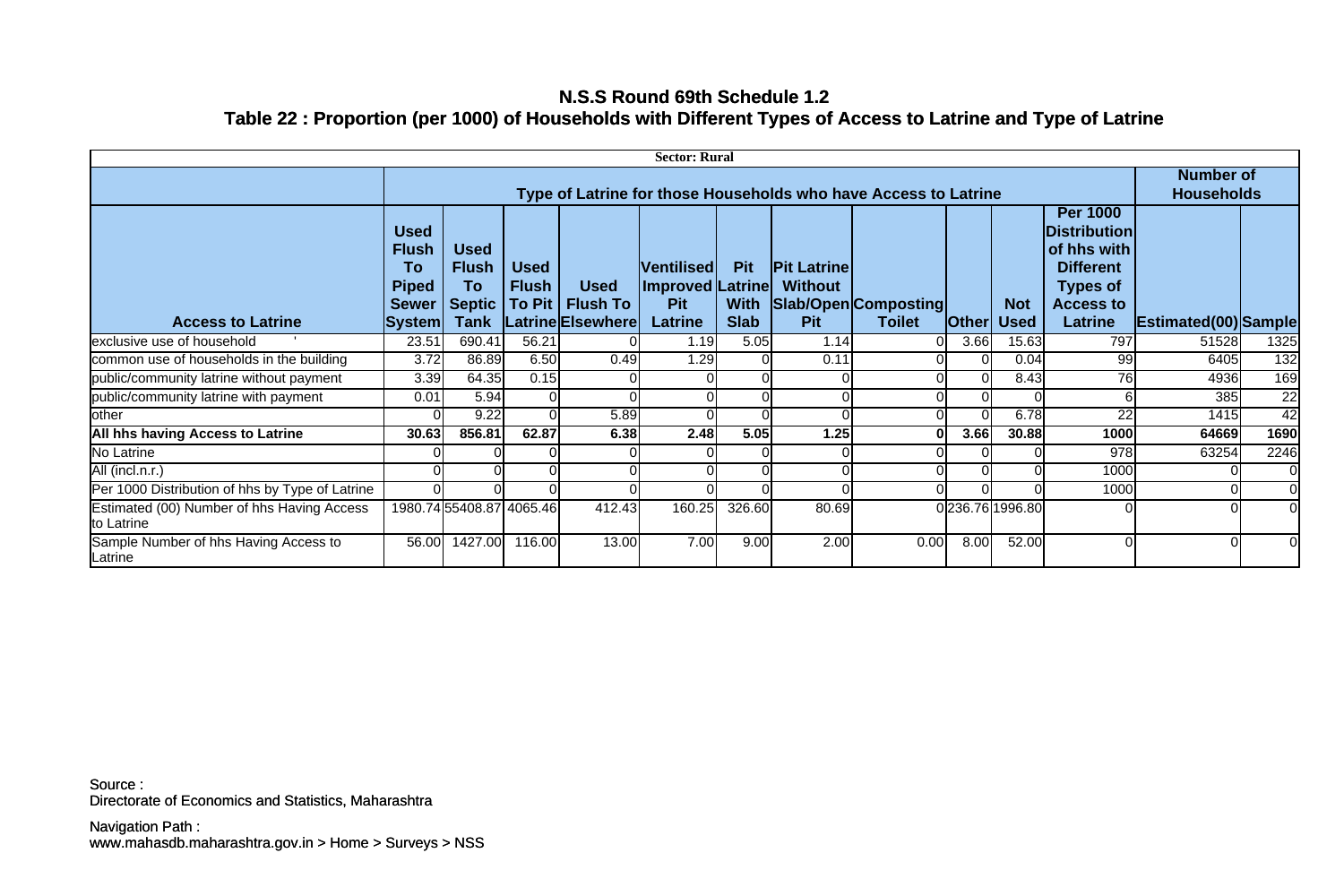## **N.S.S Round 69th Schedule 1.2 Table 22 : Proportion (per 1000) of Households with Different Types of Access to Latrine and Type of Latrine**

| <b>Sector: Urban</b>                                                         |                                                                             |                                                                   |                                           |                                                     |                                                                       |                                          |                                                    |                                       |              |                           |                                                                                                                                                      |                             |                                       |  |
|------------------------------------------------------------------------------|-----------------------------------------------------------------------------|-------------------------------------------------------------------|-------------------------------------------|-----------------------------------------------------|-----------------------------------------------------------------------|------------------------------------------|----------------------------------------------------|---------------------------------------|--------------|---------------------------|------------------------------------------------------------------------------------------------------------------------------------------------------|-----------------------------|---------------------------------------|--|
|                                                                              | Type of Latrine for those Households who have Access to Latrine             |                                                                   |                                           |                                                     |                                                                       |                                          |                                                    |                                       |              |                           |                                                                                                                                                      |                             | <b>Number of</b><br><b>Households</b> |  |
| <b>Access to Latrine</b>                                                     | <b>Used</b><br><b>Flush</b><br>To<br><b>Piped</b><br><b>Sewer</b><br>System | <b>Used</b><br><b>Flush</b><br>To<br><b>Septic</b><br><b>Tank</b> | <b>Used</b><br><b>Flush</b><br>To Pit $ $ | <b>Used</b><br><b>Flush To</b><br>Latrine Elsewhere | <b>Ventilised</b><br>Improved Latrine<br><b>Pit</b><br><b>Latrine</b> | <b>Pit</b><br><b>With</b><br><b>Slab</b> | <b>Pit Latrine</b><br><b>Without</b><br><b>Pit</b> | Slab/Open Composting<br><b>Toilet</b> | <b>Other</b> | <b>Not</b><br><b>Used</b> | <b>Per 1000</b><br><b>Distribution</b><br>$\bm{\mathsf{I}}$ of hhs with<br><b>Different</b><br><b>Types of</b><br><b>Access to</b><br><b>Latrine</b> | <b>Estimated(00)</b> Sample |                                       |  |
| exclusive use of household                                                   | 369.71                                                                      | 313.80                                                            | 2.54                                      | 2.29                                                | 0.02                                                                  | 0.02                                     | 0.11                                               | 0.00                                  | 0.07         | 0.17                      | 689                                                                                                                                                  | 63327                       | 3401                                  |  |
| common use of households in the building                                     | 31.51                                                                       | 79.85                                                             | 1.65                                      | 0.94                                                | 0.02                                                                  |                                          |                                                    |                                       | 0.37         |                           | 114                                                                                                                                                  | 10513                       | 621                                   |  |
| public/community latrine without payment                                     | 60.19                                                                       | 48.96                                                             | 0.56                                      | 0.23                                                |                                                                       |                                          |                                                    |                                       |              | 0.40                      | 110                                                                                                                                                  | 10145                       | 723                                   |  |
|                                                                              |                                                                             |                                                                   |                                           |                                                     |                                                                       |                                          |                                                    |                                       |              |                           |                                                                                                                                                      |                             | 381                                   |  |
| public/community latrine with payment                                        | 49.99                                                                       | 24.69                                                             |                                           | 0.14                                                | 0.47                                                                  | 0.11                                     |                                                    |                                       |              | 0.20                      | 76                                                                                                                                                   | 6951                        |                                       |  |
| other                                                                        | 0.35                                                                        | 8.27                                                              |                                           | 1.46                                                |                                                                       |                                          |                                                    |                                       |              | 0.91                      |                                                                                                                                                      | 1011                        | 31                                    |  |
| <b>All hhs having Access to Latrine</b>                                      | 511.76                                                                      | 475.56                                                            | 4.75                                      | 5.07                                                | 0.51                                                                  | 0.13                                     | 0.11                                               | 0.00                                  | 0.43         | 1.68                      | 1000                                                                                                                                                 | 91947                       | 5157                                  |  |
| No Latrine                                                                   |                                                                             |                                                                   |                                           |                                                     |                                                                       |                                          |                                                    |                                       |              |                           | 55                                                                                                                                                   | 5034                        | 674                                   |  |
| All (incl.n.r.)                                                              |                                                                             |                                                                   |                                           |                                                     |                                                                       |                                          |                                                    |                                       |              |                           | 1000                                                                                                                                                 |                             | $\Omega$                              |  |
| Per 1000 Distribution of hhs by Type of Latrine                              |                                                                             |                                                                   |                                           |                                                     |                                                                       |                                          |                                                    |                                       |              |                           | 1000                                                                                                                                                 |                             | $\overline{0}$                        |  |
| Estimated (00) Number of hhs Having Access to  47054.65 43726.74 <br>Latrine |                                                                             |                                                                   | 436.61                                    | 465.96                                              | 46.95                                                                 | 12.18                                    | 10.03                                              | 0.27                                  |              | 39.85 154.15              |                                                                                                                                                      |                             | $\Omega$                              |  |
| Sample Number of hhs Having Access to Latrine   2172.00 2836.00              |                                                                             |                                                                   | 54.00                                     | 53.00                                               | 6.00                                                                  | 5.00                                     | 5.00                                               | 1.00                                  | 5.00         | 20.00                     | $\overline{0}$                                                                                                                                       | $\Omega$                    | $\Omega$                              |  |

Directorate of Economics and Statistics, Maharashtra Source :

www.mahasdb.maharashtra.gov.in > Home > Surveys > NSS Navigation Path :